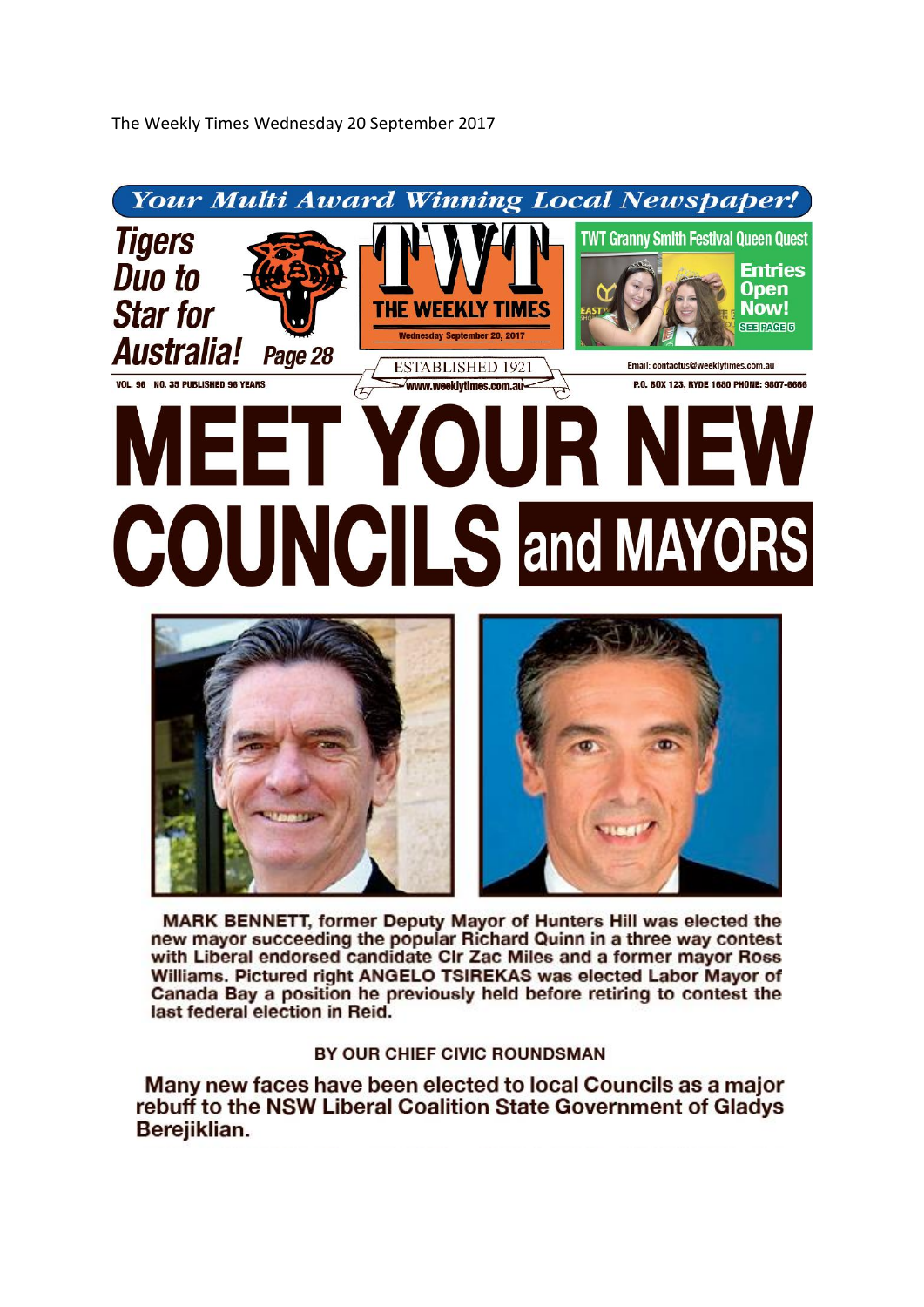No Councils in TWT territory will be dominated by the out of favour Liberal Party and none will have a Liberal mayor unlike before the September 9 Local Government elections when the mayors of Ryde and Lane Cove were both Liberal Party endorsed members.

Those two Liberal mayors the irrational Colonel Pickering in Ryde and the demure Deborah Hutchens in Lane Cove contributed to the Liberals poor showings in the polls. See details inside.

Independent Mark Bennett has been<br>elected mayor of Hunters Hill by popular vote over Liberal contender Zac Miles and Angelo Tsirekas has been elected mayor of Canada Bay.

Independent Pam Palmer is favoured to

win Mayoral honours in Lane Cove where she blitzed the field and topped the poll in East Ward and Andrew Zbik has become the first Labor Councillor at Lane Cove in 70 years.

Three candidates may contest Ryde's mayoral election namely Labor's Jerome Laxale with four seats and possible support of two Greens, Liberal Sarkis Yedelian with four seats and Independent and a past mayor Roy Maggio.

Former federal MP Philip Ruddock has been elected mayor of Hornsby in a surprise move by the Liberal Party who rejected sitting Liberal mayor Steve Russell.

FULL COUNCIL ELECTION ROUND-UP INSIDE SEE PAGES 6, 7 & 8.

#### Mayor Mark Bennett heads new Hunters Hill Council



 *Former Mayor Richard Quinn congratulating the new Mayor Clr Mark Bennett*

#### **Hunters Hill residents will be given a direct say on how they want their council run and what they want it to do, new Mayor Clr Mark Bennett said.**

Mayor Bennett started work as Hunters Hill's fulltime Mayor on Friday and told The Weekly Times he will honour every promise he made as an independent candidate.

"I've cleared my desk at Bennett & Associates and moved into the Mayoral Office at the Town Hall, as I promised and I'll be working hard for Hunters Hill here every day.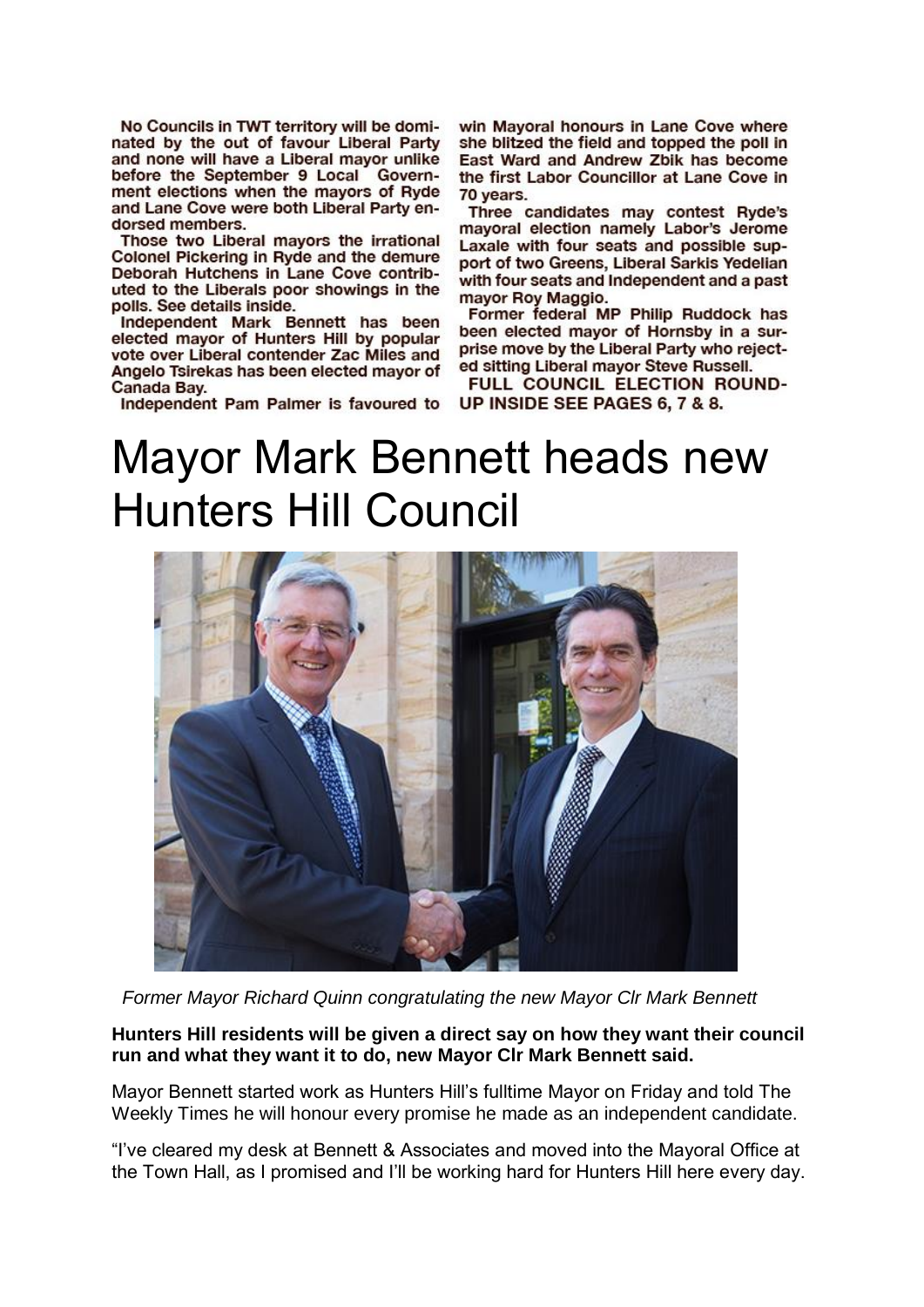"One of the election promises I made is to hold an annual survey of residents, prepare an action plan based on these surveys and fix things that people aren't happy about.

"That's my first priority.

"My second priority is to focus on our finances, which are in a good state although our footpaths certainly need attention, which is a safety issue.



Justine McLaughlin (South Ward) Independent is a solicitor who has also served as Deputy Mayor.

Councillor McLaughlin is an accomplished public speaker who was also a leading voice on Hunters Hill's campaign against forced forgers as well as being a passionate supporter of Hunters Hill's Local Environment Plan and Development Control Plan



Ross Williams (North Ward) Independent is a former Mayor of Hunters Hill and has been a leading figure on The Save Hunters Hill Municipality Coalition and its successful fight against the State Government's proposed forced amalgamations. He brings strong environment and heritage protection credentials to Hunters Hill Council and is an advocate for transparency and accountability in council debates, services and operations.



Elizabeth Krassoi (North Ward) Independent is known to many residents as the founder and facilitator of the annual Hunters Hill Street Feast, one of Sydney's best attended after dark events.

Perhaps less well known is her strong advocacy for environmental and heritage protection issues and her commitment to local democracy.



Jim Sanderson (South Ward) Independent has also been a stalwart campaigner against the proposed forced amalgamation of Hunters Hill with Ryde and Lane Cove.

An independent thinker with a strong sense of social justice, Jim Sanderson is also passionate about local democracy, the environment<br>and Hunters Hill's unique structural and cultural heritage.



Zac Miles (South Ward) Liberal went within a hair's breath of being elected Mayor and leads the Liberal Party on Hunters Hill Council.

During the last council, he strongly advocated for the rights of many families who lodged development applications and led the community campaign against parking meters.



Ben Collins (North Ward) Liberal is the second Liberal Party councillor on Hunters Hill Council and upholds the Liberal Party commitment to sound economic management, responsible spending and financial accountability.

Expect Ben Collins to be closely involved in key service delivery issues that include roads, rates and rubbish removal.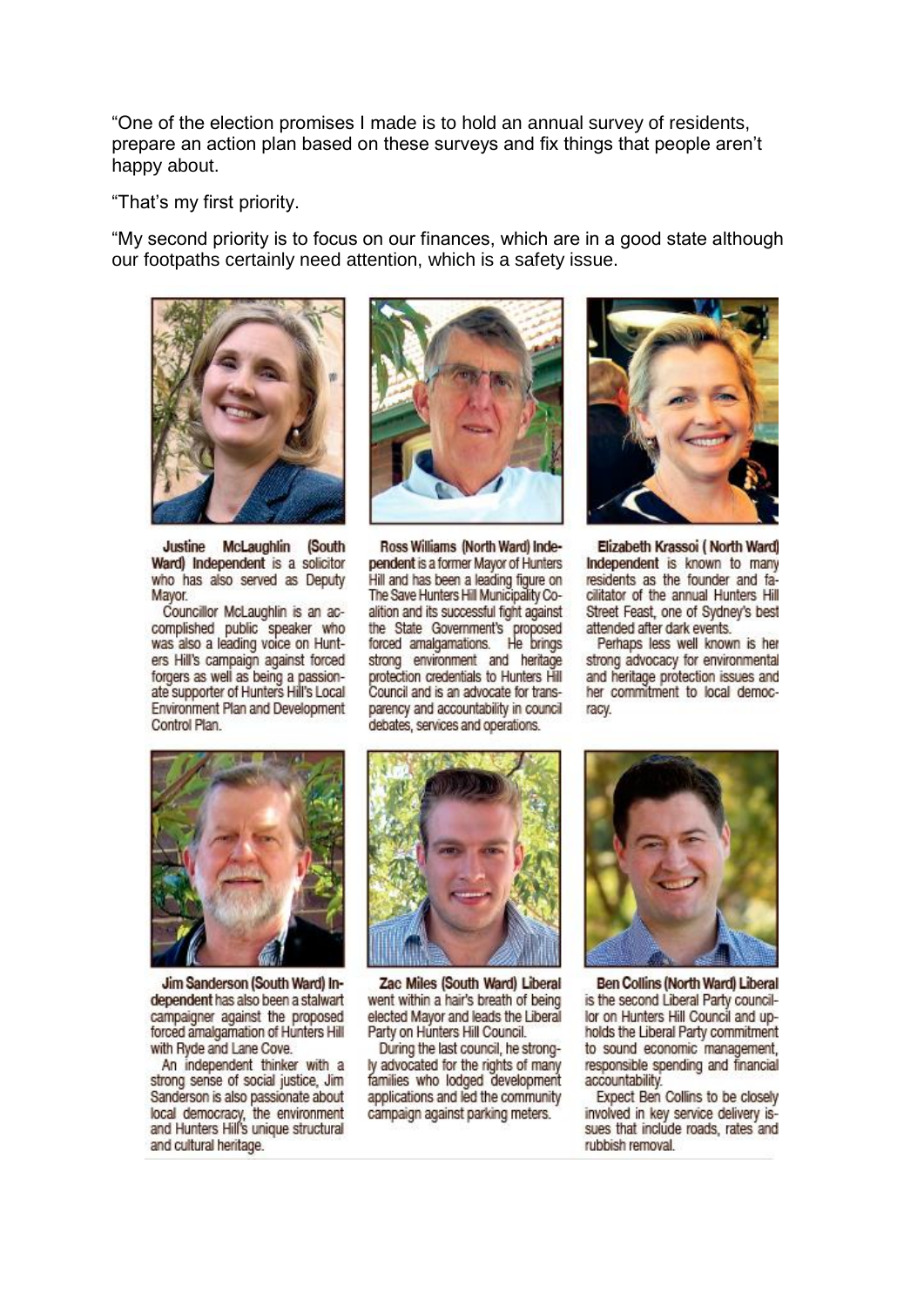# New look Ryde City Council

**Labor's Jerome Laxale, the Liberal's Sarkis Yedelian and Independent Roy Maggio have emerged as the front runners for City of Ryde Mayor.**



*Clr Jerome Laxale*

The Mayoral election will be held at the new Ryde Council Chambers, above the City of Ryde Library next Tuesday September 26 from 7pm with a vote among councillors.

The Labor Party and the Liberal Party have four councillors each and will require the vote of the Independents and the two new candidates from The Greens to win the Mayoralty.

A compromise could see former Mayor Clr Roy Maggio elected.

The new councillors on the City of Ryde Council are Penny Pedersen (ALP), Jordan Lane (Lib) and Christopher Gordon (The Greens) from East Ward alongside West Ward's Peter Kim (ALP), Trenton Brown (Lib) and Simon Zhou (Ind).

Central Ward's new councillors are Bernard Purcell (ALP), Chris Moujalli (Lib) and Edwina Clifton from The Greens.

### Lane Cove voters punish chicken hearted Liberals

**Lane Cove voters turned on Mayor Deborah Hutchens and her bed wetting Liberals who recently voted against joining Hunters Hill Council's legal action to save local democracy from Premier Gladys Berejiklian's threat of abolishing the council in a forced merger.**

In a massive 10.6 per cent swing against the Liberals and an unprecedented 12.6 per cent swing to the Independents (and a 9.6 swing to Labor) Mayor Hutchens